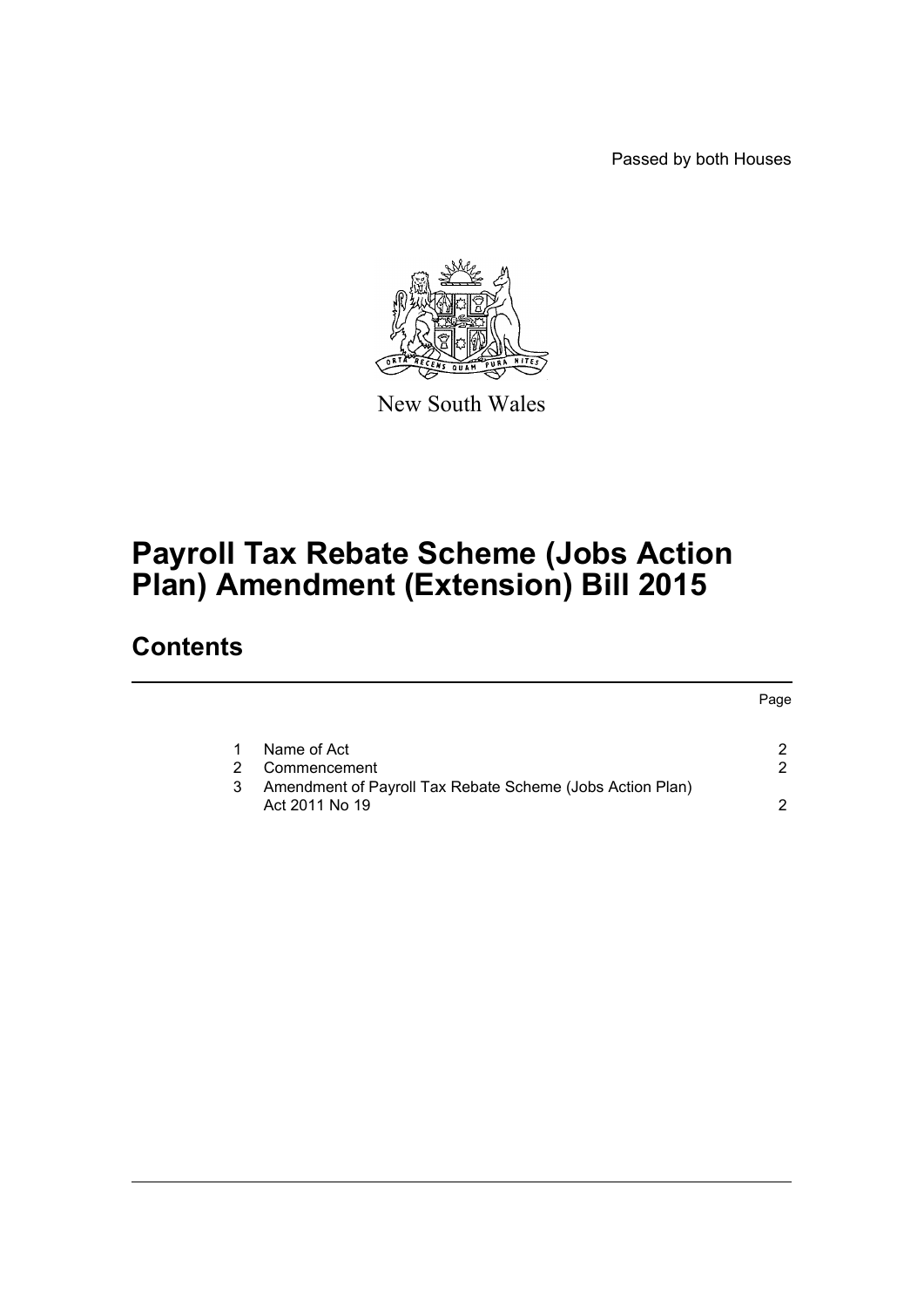*I certify that this public bill, which originated in the Legislative Assembly, has finally passed the Legislative Council and the Legislative Assembly of New South Wales.*

> *Clerk of the Legislative Assembly. Legislative Assembly, Sydney,* , 2015



New South Wales

# **Payroll Tax Rebate Scheme (Jobs Action Plan) Amendment (Extension) Bill 2015**

Act No , 2015

An Act to amend the *Payroll Tax Rebate Scheme (Jobs Action Plan) Act 2011* to extend the period during which rebates may be granted under that Act.

*I have examined this bill and find it to correspond in all respects with the bill as finally passed by both Houses.*

*Assistant Speaker of the Legislative Assembly.*